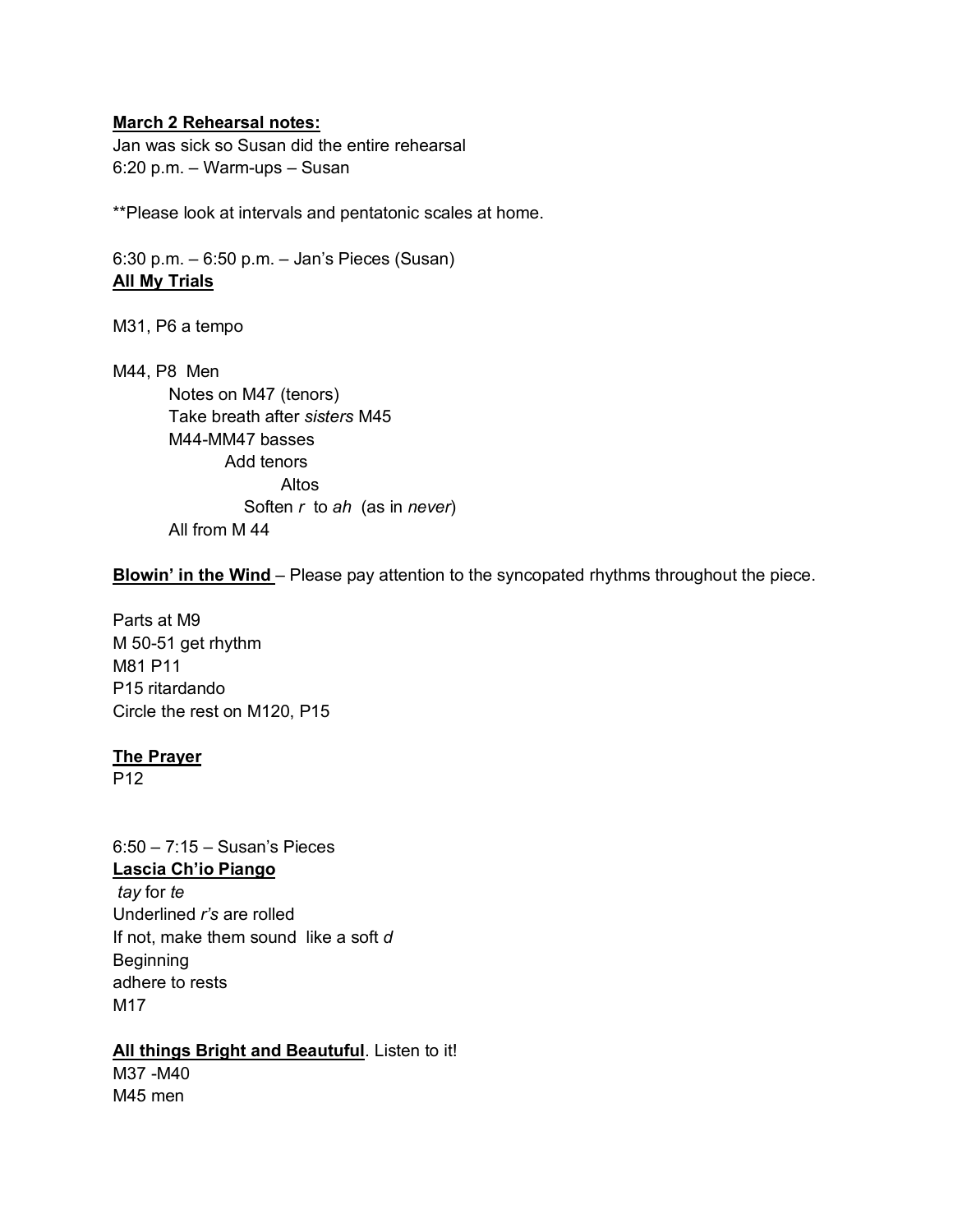Basses Add tenor All

7:15 – 7:25 – Carol Rhoads Ode to Earth P2 first verse P4 Tenor Add basses Sop /altos Verse 2 *Lions* on one beat Verse 3 P2

7:25 – 7:33 p.m. Break

7:33 – 8:30 p.m **All Things Bright and Beautiful** Sopranos, then altos C M49 P6 M57 sopranos M59 sopranos and altos M57 Men Tenors All M65 M69 women

M65 men Basses

All

# **The Sound of the Music**

Beginning Basses melody

M19 slightly faster